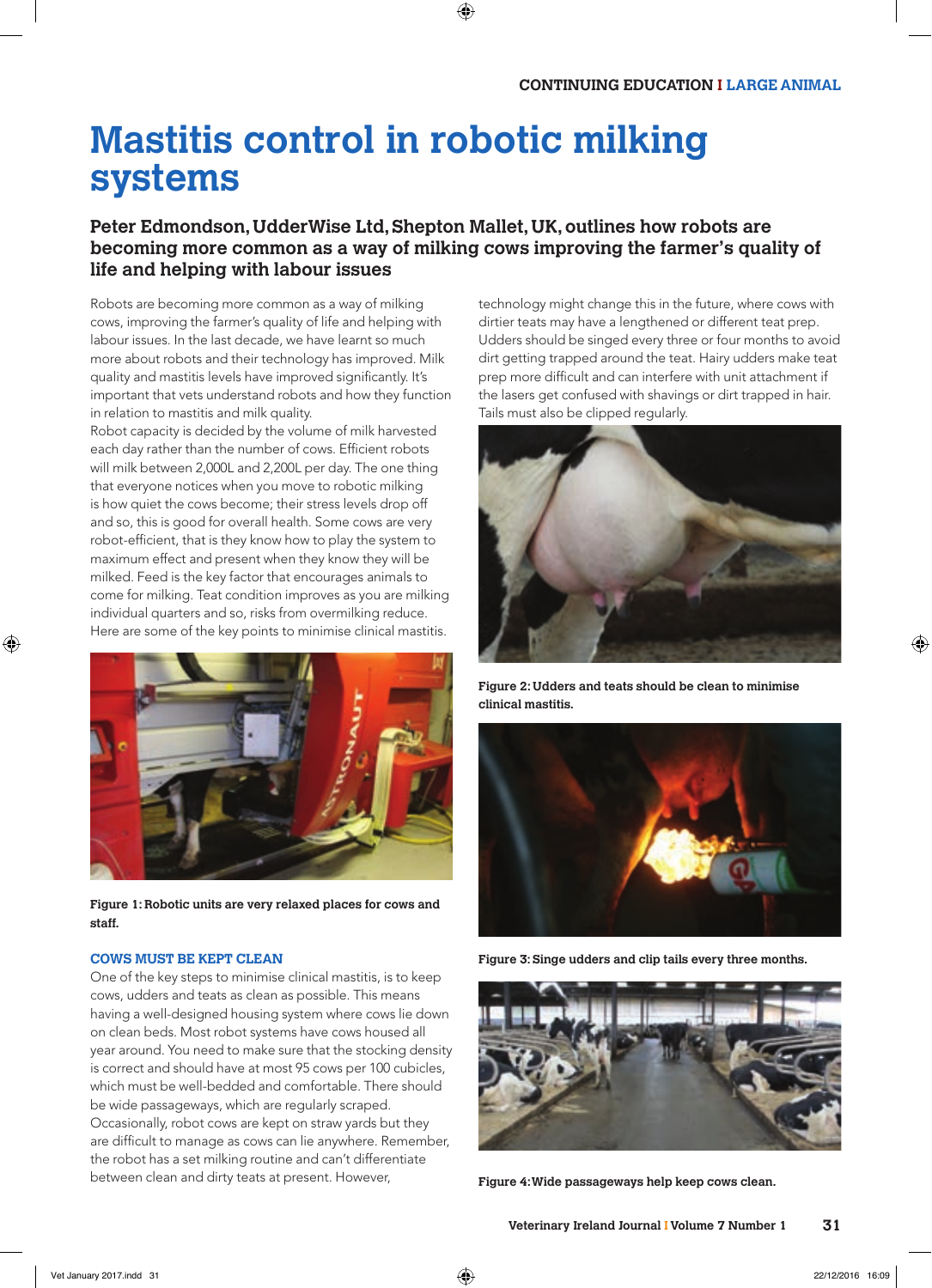

**Figure 5: This unit has built an excellent cattle crush, which allows easy access to the udder for mastitis and dry treatments.**

#### **COW SELECTION AT OUTSET**

Spread of infection occur in any milking system irrespective of whether the herd carries out post-milking teat disinfection or cluster flushing with the disinfectant solution. Robots rinse the liners with water after each cow, which helps reduce the amount of residual milk but does not sanitise. Post-milking teat disinfection reduces the new infection rate by 50% if the entire surface of the teat is covered. Many robots apply dip through a fixed or moving spray nozzle. Parts of the teats are likely to be missed and there is an increased in spread of infection. It is important to remove cows with chronic subclinical mastitis before moving across to robotic milking. This reduces the level of infection in the herd and the impact of any spread will be reduced. In general, cell counts tend to be slightly higher in robotic systems compared to conventional herds.



**you when there are problems.**

#### **MASTITIS WARNING MESSAGES**

It's easy to recognise a cow with clinical mastitis in a parlour. With robots, you are totally reliant on technology. They detect mastitis in a variety of ways, including electrical conductivity, light emission through milk, etc. Warning systems err on the side of caution and so, there will be more warning messages than true clinical cases. The farmer can then go and look at the computer and check things like milk production, number of visits for milking, activity, etc. This will help decide if there is a problem and if the udder needs to be checked.

When you speak to robot users, they tell you that there are between five and eight warnings for every true case of clinical mastitis. This is something to be expected. Not all warning messages mean trouble. Be aware that some farmers are convinced that the technology is 100% accurate and so, every warning message means that something must be treated.

#### **ADMINISTRATION OF TREATMENTS**

It's easy to administer treatments, such as an intramammary tube, in the parlour. With robotic systems, you must find the cow, bring her somewhere to administer treatments safely for the cow and operator. All this takes time. Some set-ups have a separate crush; others treat in the cubicles which is not very safe or hygienic. Some treat cows in the robot, but this can be dangerous as there is a risk of getting injured, especially from cow kicks. Frequency of treatment is a consideration and once a day is preferable to twice daily as it reduces stress on the cow and is less work for the staff.

#### **IDLE TIME**

Idle time is when the robot is available for milking but not used. You should aim for a minimum of 15% idle time. This will maximise throughput and yield. Think of a busy bar at a Figure 6: The computer is the heart of the system and tells **football match. There is so much queuing and barging that**